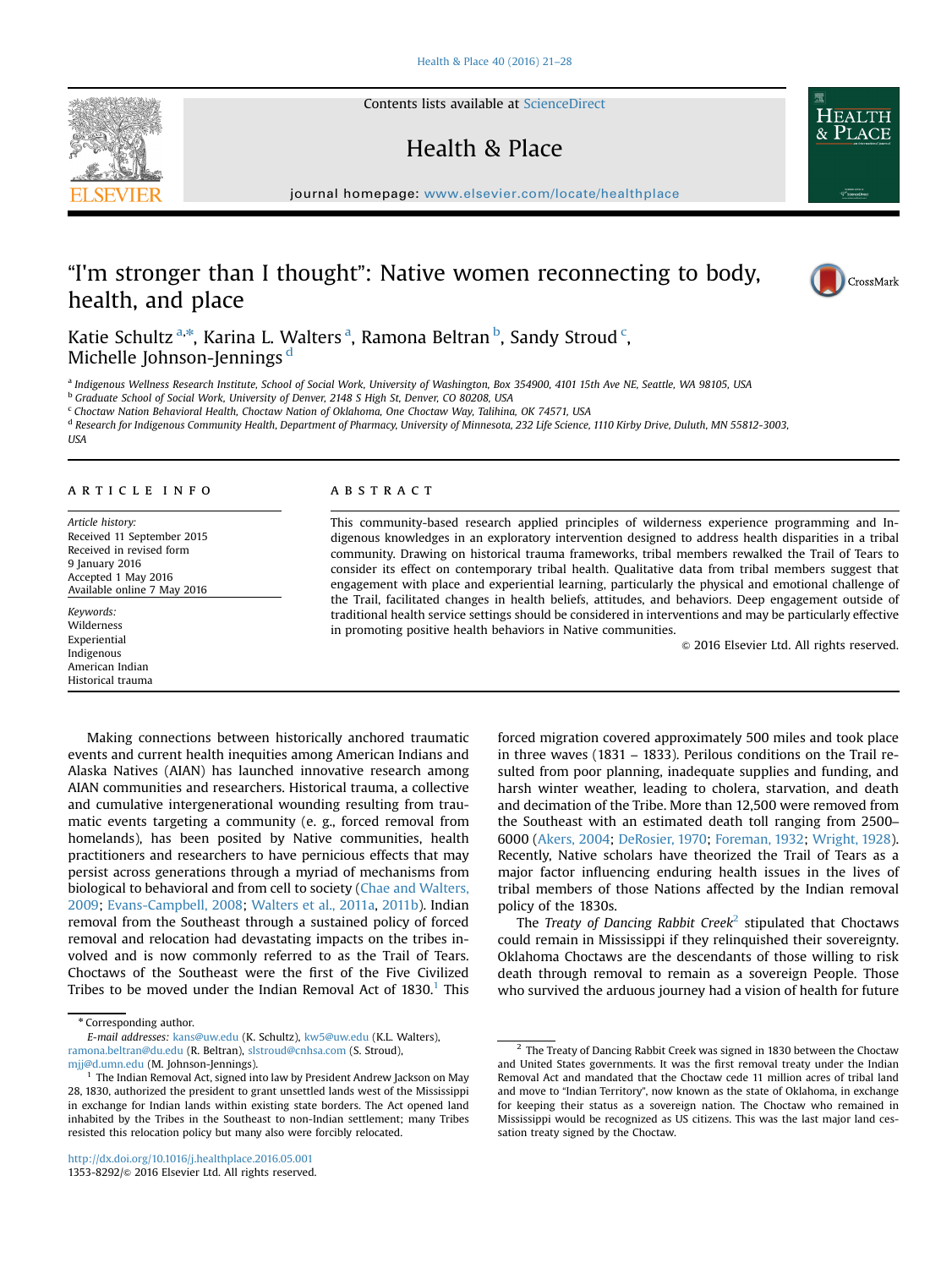generations.<sup>3</sup> To complement existing treatment efforts within the Choctaw Nation and to reconnect and recommit to an ancestral vision of health, Choctaw health leaders sought innovative, culturally-based solutions for health promotion and prevention efforts. This led to re-walking a portion of the Trail of Tears in 2012. Named Yappalli, a Choctaw word meaning to walk slowly and softly (Meshaya and Stroud, personal communication, 2012), this project emphasized experiential learning, personal challenges, and engagement with place to develop a culturally-grounded Choctaw health promotion model. Connected to similar initiatives across Indian country that aim to remember place-specific historically traumatic events in order to shape a better future, $4$  Yappalli retraced one of the southern 1831 removal routes (via Arkansas Post through Roc Roe to North Little Rock and then south and east into Eagletown, Oklahoma). The purpose of this paper is to examine how the outdoor, experiential aspects of walking the Trail can be understood in relation to wilderness experience programming (WEP) and culturally-specific health intervention designs.

## 1. Historical trauma and contemporary health

Researchers have examined how historically traumatic events affect the magnitude and distribution of health inequities within Native communities ([Evans-Campbell, 2008](#page-7-0); [Walls and Whitbeck,](#page-7-0) [2012](#page-7-0); [Walters et al., 2011b](#page-7-0)). Scholarship on historical trauma focuses on traumatic events as causal agents for health disparities or as mechanisms for transmitting trauma, and historical trauma responses (e. g. high rates of AOD abuse, depression, anxiety, chronic preventable diseases) as health outcomes [\(Walters et al.,](#page-7-0) [2011b](#page-7-0)). The study of embodiment seeks to identify the ways that social experience is physically integrated into the body and expressed ([Krieger, 2005](#page-7-0)). [Walters et al., \(2011b\),](#page-7-0) draw on embodiment in their examination of the ways in which historical trauma can be passed intergenerationally, suggesting social and biological mechanisms for explaining how an event like the Trail of Tears may continue to impact Choctaw wellness. Potential mechanisms for the transmission of historical trauma include cultural disruption to family, language, or spiritual practices, physical harm from changes in diet or sanctioned physical activity (e. g. walking, hunting, gathering, etc.), or epigenetic or neurobiological transmission of trauma ([Yehuda, et al., 2005](#page-7-0); [Yehuda and Bierer, 2009\)](#page-7-0). Despite historical, catastrophic upheaval brought on in part by removal policies, Choctaws of Oklahoma have prospered economically, building successful tribal infrastructure and social service programs.

#### 2. Indigenous knowledges

Traditional ecological knowledge (TEK) emphasizes the interrelatedness of all creation; humans, animals, plants, the land and cosmos are all part of an intricately connected web of relationships ([Pierotti and Wildcat, 2000](#page-7-0)). Though the notion of the "web of life" is part of many Native spiritual belief systems, [Pierotti and Wildcat](#page-7-0) [\(2000\)](#page-7-0) write that, much like physiological and biochemical science principles, "TEK is a practical recognition of the fact that all living things are literally connected to one another" (p. 1336). Acknowledging the interrelatedness of all things, TEK provides foundational knowledge for how to care for one's self, family, community, and the planet. Disruption to any aspect of the web essentially affects all other connected parts including biological, psychological, social, spiritual and cosmological systems.

Indigenous knowledges are imbued with a fundamental principle that nature and all beings have a purpose and relationship to each other [\(Cajete, 1994](#page-7-0); [Walters et al., 2011a](#page-7-0); [Wilson, 2003\)](#page-7-0). Knowledge acquisition emphasizes participation and experiential learning within these relationships. Native science has been described as a metaphor for processes of "coming to know" that emphasize active engagement; "To gain a sense of Native science one must participate with the natural world" ([Cajete, 2000](#page-7-0), p. 2). Indigenous worldviews are rooted in "the experiential realm of human existence" ([Wildcat, 2005](#page-7-0), p. 435) and emerge from observation and interaction with biological and social environments ([Getty, 2010\)](#page-7-0). Incorporating a relational worldview in health interventions with a focus on observational and experiential learning suggest that a culturally-specific pathway to health is facilitated by getting out into the natural world. As original tribal practices may have been interrupted by historically traumatic events, revisiting tribally specific historically and culturally significant environments and places may provide powerful new insights to create innovative responses to contemporary health problems that are grounded in original cultural practices of place.

# 3. Indigenous place

For Indigenous peoples, the concept of place is deeply rooted in a profound relationship with the land; particularly original tribal lands that are part of ancestral knowledge, cultural memory and historical significance.<sup>5</sup> This is in contrast to wilderness education or therapy programs that may be rooted in connecting with the outdoors in general, but are not tied to a specific place or history. Indigenous scholars suggest that the most effective space to share cultural knowledge is in the place in which that culture developed ([Cajete, 1994](#page-7-0); [Lowan, 2009;](#page-7-0) [Simpson, 2002](#page-7-0)). For Native people, engaging with the natural environment and gaining knowledge through observation, interaction and experience in places of historical and spiritual significance may be one way of reconnecting to traditional health knowledge and integrating this knowledge into new approaches to health promotion.

#### 4. Wilderness experience programming

Programs utilizing experiential learning in natural environments are not unique to Indigenous communities. [Miles and Priest](#page-7-0) [\(1999\)](#page-7-0) describe four groups into which these programs can be categorized: recreational, educational, developmental or therapeutic. [Friese et al. \(1998\)](#page-7-0) summarized over 700 wilderness experience programs in the United States and described three categories of intended outcomes: healing, education, and personal growth. Within WEP, treatment modalities based on outdoor experiences, experiential learning and adventure-based components

<sup>3</sup> George Harkins, a Choctaw Chief during removal was quoted in an 1832 newspaper article, "We as Choctaws rather chose to suffer and be free, than live under the degrading influence of laws, which our voice could not be heard in their formation….. I could cheerfully hope, that those of another age and generation may not feel the effects of those oppressive measures that have been so illiberally dealt out to us; and that peace and happiness may be their reward." ([Harkins, 1995](#page-7-0))

<sup>4</sup> Many tribal nations that have experienced historically traumatic events create and participate in annual or regular memorial events. These events are described as healing or ceremonial as tribal members remember their ancestors and make offerings of physical struggle, time, energy, and resources as spiritual obligation to care for their tribes and future generations. For examples, see Dakota Commemorative March, Sand Creek Massacre Spiritual Healing Run and Walk, Yavapai-Apache Exodus Spiritual Run, or Navajo Journey for Existence.

<sup>5</sup> The vital importance of place in Indigenous worldviews and knowledge is a vast and rich literature and is explored more thoroughly in other works ([Cajete,](#page-7-0) [2000](#page-7-0); [Deloria, 1994;](#page-7-0) [LaDuke, 1999;](#page-7-0) [Walters et al., 2011a](#page-7-0)).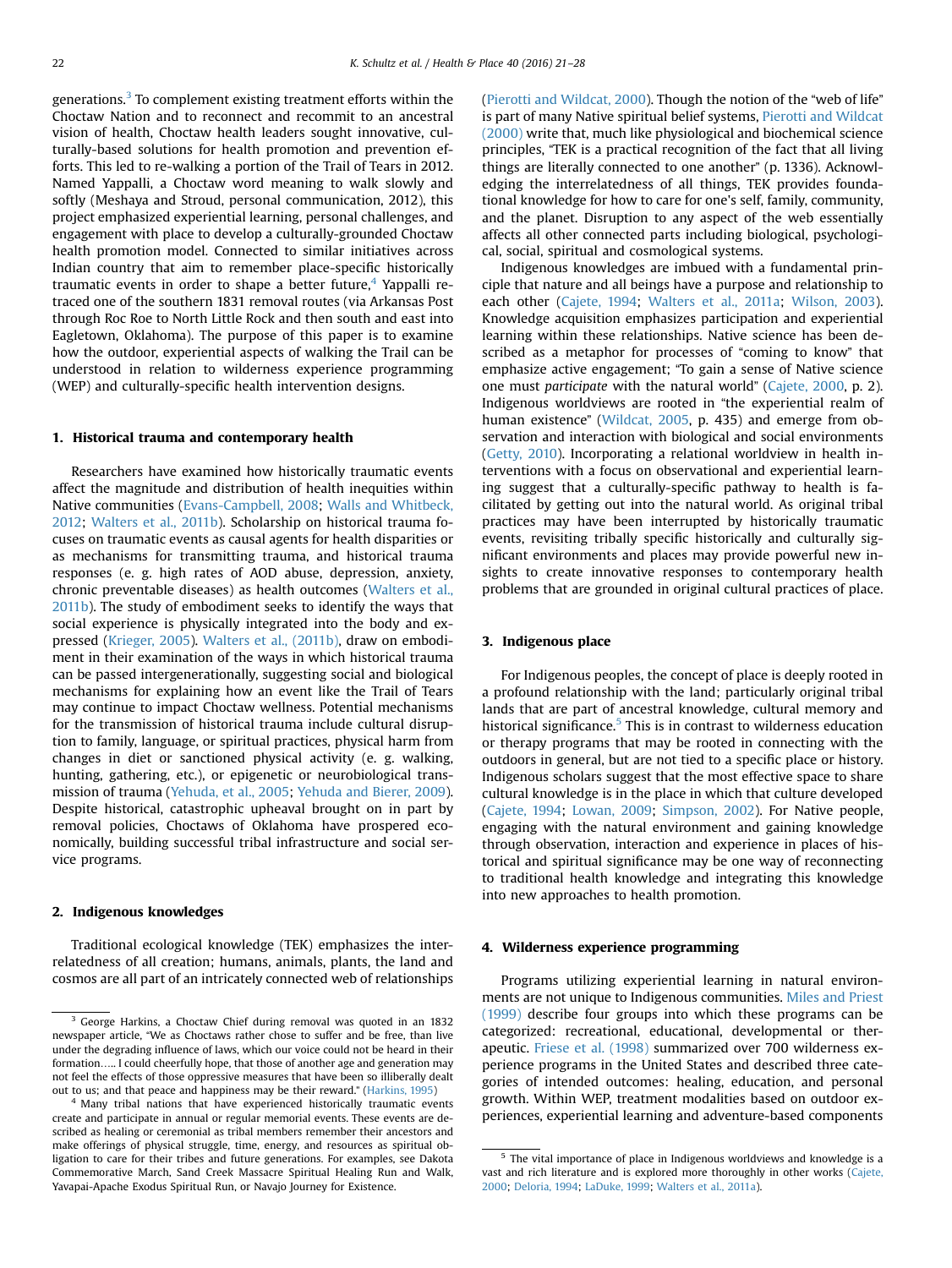include several approaches, but according to [Swaim and Petr](#page-7-0) [\(2003\),](#page-7-0) "the one dynamic that unites the different nomenclature is the idea that psychotherapeutic interventions can move beyond the traditional office setting and utilize the inherent value of personal challenge and environments unfamiliar to the client" (p. 1). In general, WEP includes experiential learning or therapeutic approaches that occur in the outdoors. There tends to be a common emphasis on contact with nature, adventure, group processes, and engaging both emotionally and physically ([Pryor et al.,](#page-7-0) [2005\)](#page-7-0). The combination of these aims "constitutes the basis for a socio-ecological approach to health, where individual, community and environmental sustainability are integrated" [\(Pryor et al.,](#page-7-0) [2005,](#page-7-0) p. 5), consistent with Native values and worldviews.

Research on health outcomes of WEP have been mixed, often describing challenges in comparing effectiveness across programs because of the broad range of theory and methodology and lack of randomized assignment, control groups, and longitudinal designs ([Gillis and Gass, 2003](#page-7-0); [Russell, 2012](#page-7-0)). In spite of methodological shortcomings, beneficial effects of WEP have been reported. Demonstrated benefits include reductions in behavioral and emotional disorders ([Russell, 2012\)](#page-7-0), psychological benefits [\(Pryor et al.,](#page-7-0) [2005\)](#page-7-0), reductions in depressive symptoms [\(Pryor et al., 2005](#page-7-0)), and improvement in self-esteem and locus of control ([Cason and Gillis,](#page-7-0) [1994](#page-7-0)). Most published accounts have focused on mental health more than somatic conditions and short-term benefits are more documented than long-term benefits ([Frumkin, 2012\)](#page-7-0).

This project draws on key features of WEP and Indigenous knowledges – namely, engagement with the outdoors or specific place-based locations, personal challenges, learning from physical experience, and relationships among people and places. Leaders of Yappalli sought to engage the environment and challenges of the Trail to generate new ideas for health promotion and consider how the Trail may be a site for health intervention efforts in the future. Yappalli required tribal members to spend an extended amount of time in the outdoors and a culturally-significant place; physical and emotional challenges were a definitive and anticipated part of the experience; learning emerged from engagement with the Trail and facilitated new or renewed connections to body and health. What distinguishes this research from the WEP literature are the cultural aspects of program design, including Indigenous values related to history, place, ancestors and culturally-specific ways of understanding this type of experience.

### 5. Methods

Using a community-based participatory research model, this research developed through a partnership between the Choctaw Nation of Oklahoma (CNO) and Choctaw university researchers. Community-based participatory research can be defined as a collaborative approach to research with a goal of equitable partnerships between community members, organizations, and researchers during all aspects of the research process and recognizes the unique strength and shared responsibilities of each partner ([Isreal et al., 2008](#page-7-0); [Minkler and Wallerstein, 2008\)](#page-7-0). All authors of this article are Indigenous (including four enrolled members of CNO), were involved in the design of the project, and participated in walking the Trail. We received Institutional Review Board approval from the university and CNO.

#### 6. Walking the trail

Participants travelled 254 miles over nine days across Arkansas, starting at one of the major deportation sites and walking 8–10 miles per day – approximately the average number of miles walked by original Choctaw ancestors. The Trail covered a variety of physical environments including the Grand Prairie, the Mississippi alluvial plain, swamp, forested hills, farmland, and one major city. Participants camped in state parks and wildlife refuges on or near the historical encampment sites of the original removal – setting up and breaking down camp daily. Temperatures on the Trail hovered around 100°F and protection from the sun and hydration were closely monitored. Physical discomfort resulted from insect bites, heat, and blisters and sore muscles from walking. Curricular cards were read out loud to the group each morning. These cards contained Choctaw vocabulary, historic information corresponding to the daily route, and meditations on health and cultural values (e. g. "Today we are being asked to reflect on cultural ways to address loss, grief, and trauma.").

#### 7. Sample

A purposive sampling strategy drew from those who volunteered to go on the Walk. Eligibility requirements included identifying as Indigenous and participating in the Walk. The age requirement for in-depth interviews was 18 years of age or older; focus group participation did not have any age requirement and included participants aged 12 and 16 years. To focus on the experience of Choctaw tribal members, this article uses a sub-sample of six adult, tribally enrolled Choctaw women. This was a diverse group relative to age (21 – 49 years of age), region (living within and outside of Oklahoma), and self-identified connectedness to Choctaw culture, language, and traditions.

# 8. Data collection

Data sources included pre-  $(n=6)$  and post-Walk  $(n=6)$  indepth interviews and two focus groups. All interviewers were Indigenous (including two Choctaw tribal members). Informed consent protocol took place before beginning interviews and focus groups and participants were offered up to \$40 for their participation. Interviews were conducted in person at community agencies, the university, or in homes. Focus groups took place at campsites during the Walk. Pre-Walk interviews occurred approximately one month before and post-Walk interviews about three months after the Walk.

Pre-Walk interviews included questions about participants' understandings of health and wellness, meanings associated with removal, and major concerns, challenges and strengths in personal and tribal health. Focus group questions asked about emerging understandings of the role of the Trail and ancestral knowledge in tribal health, and personal challenges, strengths and reflections on health while on the Trail. Post-Walk interviews asked participants to reflect on new understandings of health and the historical significance of the Trail as well as personal experiences and how participation in the Walk facilitated changes in attitudes or behaviors related to individual and tribal health. Transcripts are not verbatim in this article; utterances, duplicate words, and material not relevant to the quotation were deleted.

### 9. Analysis

Thematic analysis began with thorough immersion in the data, reading transcripts multiple times before turning to individual transcripts to identify phrases, sentences, or paragraphs that revealed issues of importance to the participants. Initial coding led to intermediate coding to determine properties and relationships of and between codes, and the development of categories. Finally,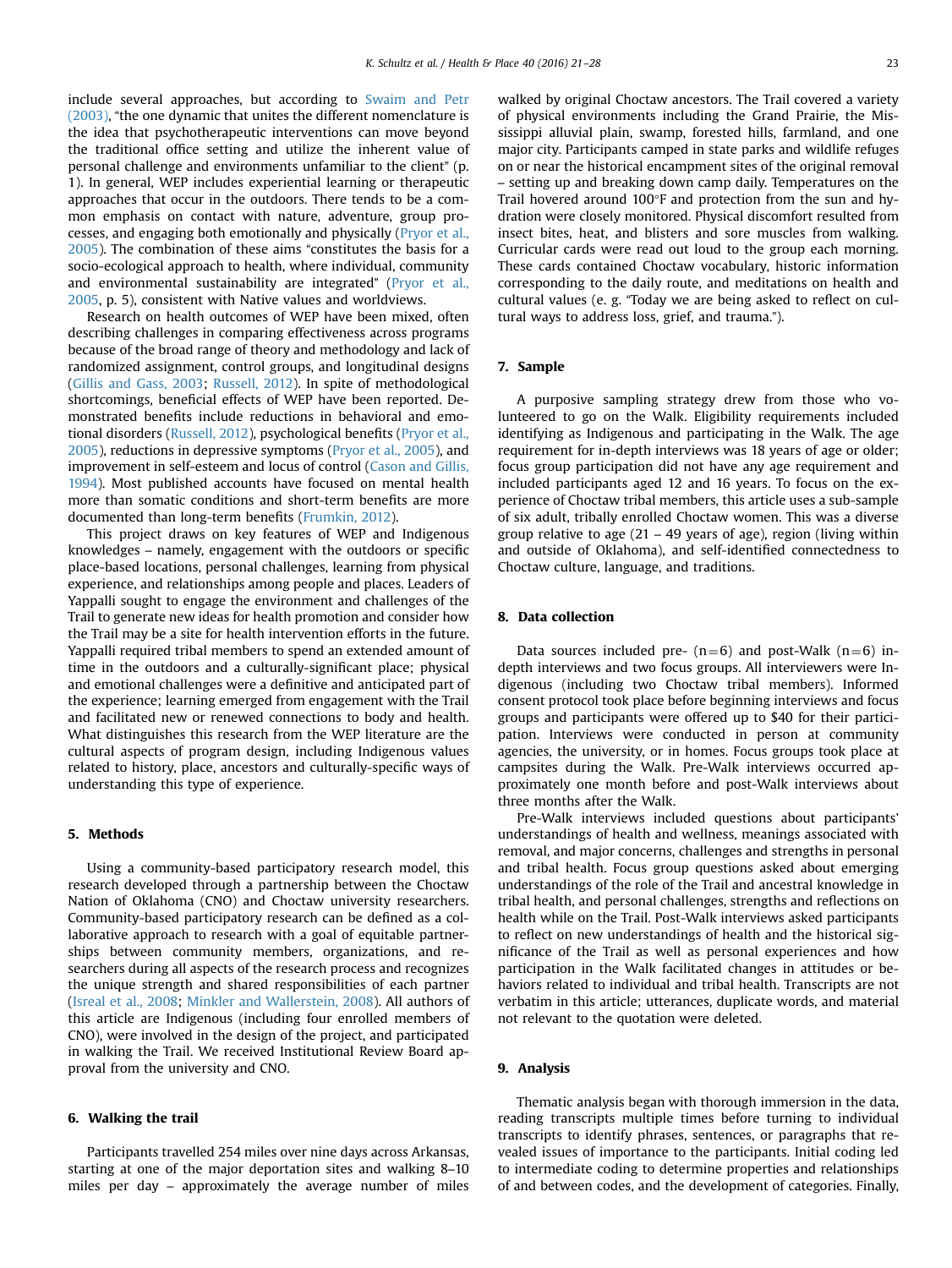transcripts were uploaded to Dedoose, an analytic software, and coded a third time. After revisiting the literature to reflect on themes emerging in the data, the coding framework was revised a final time to focus on experiential aspects of participant experiences. Using a tabletop categories approach (Saldañ[a, 2009,](#page-7-0) p. 188), excerpts of the data were printed, organized by codes and sorted manually then re-assembled and organized by the themes in this article. To provide cultural validity and credibility, findings were reviewed with tribal members as they were developed and before publication.

### 10. Results

The unique setting of this project, drawing not only on the historical significance of the Trail, but the demands of walking and camping challenged participants mentally, physically, and spiritually. The challenge of walking, living outdoors, being away from homes, and the emotional and spiritual challenges of addressing the legacy of historical trauma resulting from being on the Trail combined to force participants out of their comfort zones. From the data emerged the narrative of a journey, facilitated by engaging with an unfamiliar and uncomfortable place. This resulted in new or renewed relationships to their bodies and reflections on health behaviors. Three themes emerged: (a) [re]connecting to the body, (b) out of the head and into the body, and (c) reflecting and [re]connecting. Sub-themes of [re]connecting to the body include: (a) discomfort, disequilibrium, and doubt; (b) breaking down; and (c) breaking through. Yappalli proposed a unique approach to thinking about health attitudes and behaviors by expanding traditional spaces where researchers, health professionals, and community members come together to think about health promotion.

## 11. [Re]connecting to the body

Drawing on principles of WEP [\(Stiehl and Parker, 2007\)](#page-7-0), we purposefully challenged participants to face uncertainty and take risks as a means of facilitating learning on the Trail. In a post-Walk interview, one of the organizers reflects on this design:

It is not even just a physical relocation, but also an environment and a social situation where people either are not used to being in it or do not like being in it…. We put people in a very odd space, which I think was part of what made it hard, but I also think that it was the catalyst for a lot of learning, not just about the project, but about each other and ourselves. That we do not really get there sometimes until we make ourselves uncomfortable.

Forcing participants to encounter settings and situations that were uncomfortable or unfamiliar was designed to act as a catalyst for learning not just about themselves, but about the Trail and tribal health in ways that transcend Western behavioral approaches to health, and connect to the experiential/relational practices associated with traditional Indigenous health knowledge.

#### 11.1. Discomfort, disequilibrium, and doubt

Incorporating the challenge of a new environment, socially and physically, as a catalyst for learning drew on Indigenous knowledge and principles of WEP contending that risk-taking and facing uncertainty are fundamental to "true knowing" [\(Stiehl and Parker,](#page-7-0) [2007,](#page-7-0) p. 65). Tribal members described the Walk as hard, difficult, challenging, or exhausting. For some, the experience elicited more than just discomfort – it resulted in a sense of disequilibrium from home environments and routinized ways of being:

And as beautiful as it was, it was not home, and I knew that there were things that did not feel comfortable. And, so in my body, I felt unbalanced because I had not made a normalcy out of where we were and what we were doing and the unknown of what it was going to be like in the morning. All those things, all those unknowns – trying to find a place of comfort … I had to find a way to, to make it okay within myself and not knowing [how, because] there were so many variables. (Post-Walk)

The sense of being away from home, being uncomfortable, and in an unknown place called forth an embodied lack of balance that led her to seek ways to make sense of her experience. The search for a way to "make it okay within myself" is more than simply physical discomfort, but a sense of unease and need to re-establish an in-place equilibrium resulting from the challenge of this experience.

In post-Walk interviews participants reflected on doubt about their abilities to make it through this state of disequilibrium. Allowing oneself to question whether the struggle is worth it may be valuable as one navigates and commits to action to sustain the effort. This not only increases commitment to finish, it establishes a connection to the hardship that makes the experience worthwhile and meaningful. This may be true not only for completing the Walk, but also motivation to engage in behavioral health change. Tribal members described the Trail as not only physically demanding, but emotionally and spiritually demanding. As participants negotiated their commitment to the Trail, they simultaneously navigated a "breaking down" of their everyday bodily lived experience – a process which in turn created opportunities for "breaking through" and moving beyond self-doubt and other personal narratives that they held about themselves and their abilities.

#### 11.2. Breaking down

Mental and physical discomfort led to a breaking, or turning point, resulting in new reflections on their own health and the significance of the Trail in tribal health. Participants described moments of duress that forced them to think deeply or differently about what they were experiencing and their abilities to navigate the experience:

Most of the points where something would become clear to me tended to happen through extreme physical distress…. It just got me to a point where my defenses were so low that I had to be forced to face whatever the deepest thing that was going on at the moment was, because normally you feel so safe and secure in your body and whatever you're doing in that moment that you're able to hide it physically and it got to a point where I just could not hide some of those things. So I was forced to deal with thoughts like that. Feelings of not being worthy and things that I was not expecting were going to come up. (Post-Walk)

Breaking down forced this participant to reflect and become clear about her own health behaviors. She was forced to deal with issues of self-worth, belonging, and physical health as they came up during the Walk because she was away from her usual comfort and supports that enable her to avoid difficult issues when they arise. This may not have occurred in a traditional medical, therapeutic or research setting and provide compelling evidence of the potential for these types of experiences to inform behavioral health promotion. This participant recognized how she positively responded to these challenges, suggesting implications for the role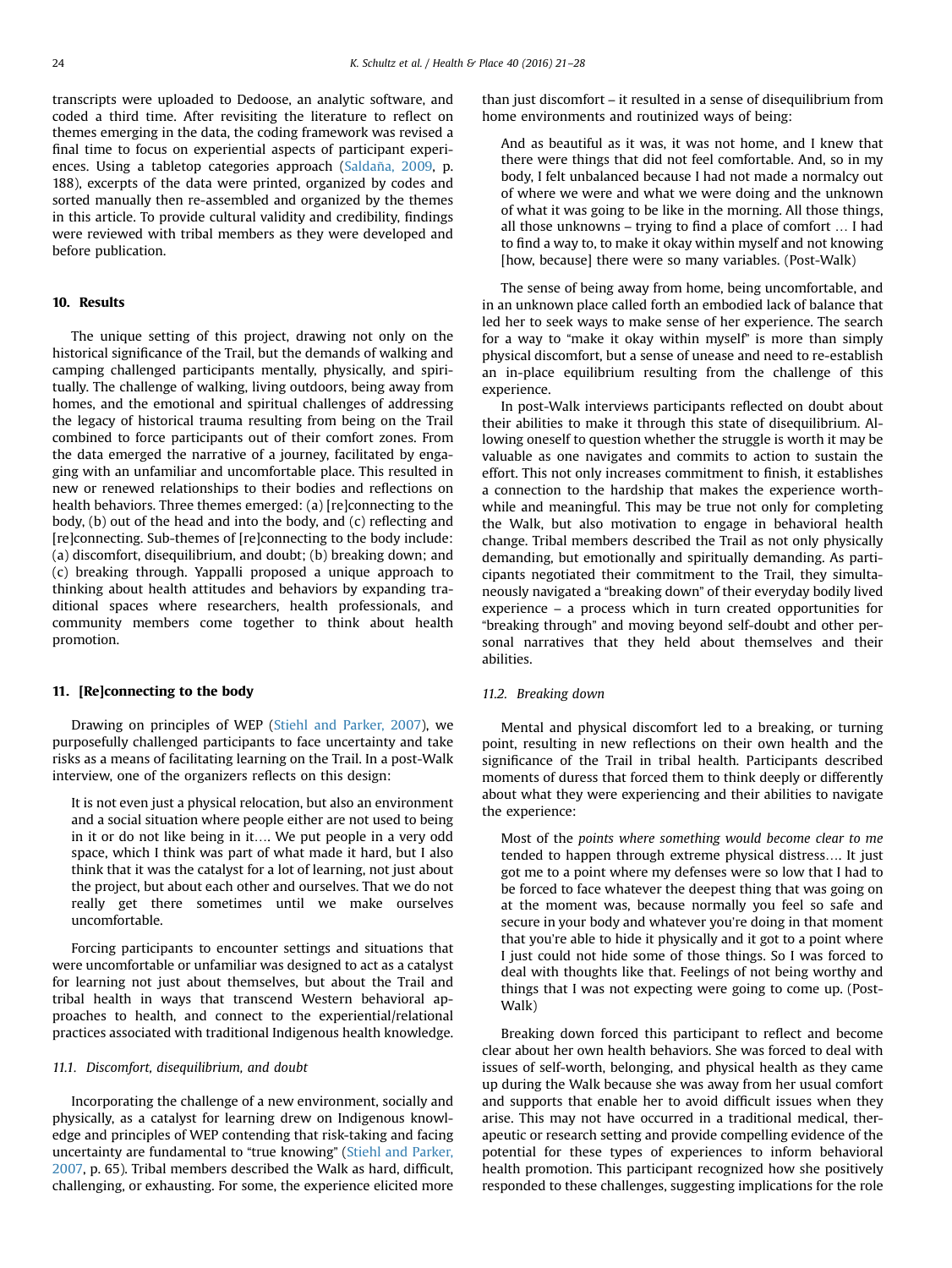of these types of experiences in interventions:

Being able to get to a place of complete breaking someone down so much that they are able to really just start to rebuild – when I say breaking down, I'm thinking my layer of physical comfort, my layer of physical stability, my layer of mental stability, breaking down those layers and getting to a point where you're able to start putting those back together in a healthy way…. What I mean by putting those back together is learning healthy, new techniques or changing those that you previously had. Because when you get down to that point of being so open, you can then start to think critically about things that you were doing or reflecting on your actions in regard to health and wellness. (Post-Walk)

For this participant, one of the outcomes of hardship was that it forced her to critically examine negative cognitions about her abilities, her body, and herself as she experienced physical challenges associated with the Trail. The ineffectiveness of normal coping strategies enabled her to re-assess assumptions about herself and provided an opportunity to develop new and healthy responses that could potentially apply beyond the Trail. Breaking down facilitated rebuilding new, healthy responses to the challenges she faced on the Trail, which can then be translated to everyday life challenges.

### 11.3. Breaking through

For some tribal members, dealing with the physical and emotional stress did not come naturally or easily. Attempts to re-establish equilibrium or make sense of the disequilibrium promoted at times disengagement or distancing oneself from the experience. At stages throughout the Walk, individuals demonstrated or explicitly expressed resistance by disengaging from the group, becoming angry with the process, or discussing leaving the Trail. The process of giving oneself permission to consider disengaging or distancing from the challenge facilitated lower resistance to the challenge itself and allowed for room to make the cognitive shift to [re]embrace the challenge.

All participants eventually found ways of dealing with, pushing through, moving from strategies of distancing to strategies of embracing the challenge, and in some cases, reconnecting to strengths of self and others. Strategies included drawing on support from others on the journey or drawing on culturally-significant understandings of the challenge to make sense of their experiences. Reciprocity and earned knowledge is consistent with an Indigenous epistemology and was unique to tribal participants' understanding of the challenges. For this participant the Walk provided a tangible, embodied opportunity to invest in earning knowledge, a culturally-specific approach to the challenges of the Trail:

I do not deserve to have this knowledge just handed to me…. Making myself physically work at it was a way that was tangible, you could feel yourself working at something and that made me feel like, "Okay, I'm actually trying to do something here." It might just be walk an extra five miles, but I'm trying to push myself to do something that hurts and makes me uncomfortable because I want to somehow offer something. (Post-Walk)

Hardship as an offering is an explicitly Indigenous response, and a component of this project that sets it apart from other types of wilderness education or therapy that also intentionally challenge participants.

Walking and being challenged in unfamiliar places was demanding, but empowering. Some were surprised by their abilities to manage the hardship: "I learned that I was stronger than I thought  $\ldots$  it was surprising to me [and] I took that away – I'm stronger than I thought" (Post-Walk). Although WEP-based interventions stress the recognition of personal strengths and those of others, the process of breaking down and breaking through to facilitate this recognition is not examined in the WEP literature. As participants drew on renewed personal and collective strength, they began to discern what is healthful for themselves and selfmonitor their body and abilities. For example, one participant was surprised at her ability to go as far as she did and her desire to go even further, but she also recognized the power of and importance of self-care and how self-care is inextricably linked to the care and well-being of others:

I went longer than I thought I was going to, I would've wanted to go even more, but at the same time recognizing that in order to take care of myself – that allowed somebody else to go on and do what they could do for themselves. So it's finding that balance of being able to be weak or be strong, or give or take, that flow that happens between people and families and communities that sometimes I think we have blocked off in our world today. (Post-Walk)

In addition to finding that she could go further than she had expected, she articulated an opportunity to learn about herself and a new understanding that being self-aware about the limits of her abilities and caring for herself was inextricably linked to others' ability to go forward. These relational responses to understanding the role of self in relationship to others, demonstrates a culturallyrooted relational worldview. Her own actions were fundamentally tied to actions and opportunity for others.

Another tribally-specific understandings of the hardship included approaching Yappalli as ceremony. From an Indigenous perspective, ceremonies often include some element of sacrifice or hardship in order to ask for and receive knowledge or spiritual cleansing. Approaching discomfort through the lens of ceremony as a meaningful sacrifice allowed this participant to give meaning to the discomfort and draw on previous, culturally-specific experiences as a way of dealing with the hardship:

And if I [approach] this as a ceremony I have a certain set of expectations and I just know things are going to be hard. I just know things will be – they are supposed to be hard, you know? And so you do not shy away from it; you just accept it and you figure out how you can learn from it. (Post-Walk)

Ceremony is an Indigenous approach to knowledge transmission and places an individual in context within a relational world ([Cajete, 2000](#page-7-0)). For participants drawing on experiences of engaging in ceremony, approaching the Walk from this perspective allowed them to depart from individual sacrifice and connect it to a higher significance.

#### 12. Out of the head and into the body

Experiential learning reverses a traditional sequence of information assimilation. While typical Western education begins with receiving, assimilating, and specifying application of data and then testing the application; experiential learning begins with action and moves to observation of the effects of that action ([Wurdinger and Priest, 1999\)](#page-7-0). Health promotion that seeks to reconnect women with their bodies and bodily experiences of health and health practices should consider this reversal in facilitating behavioral health change through experiential, culturally placebased learning that integrates body, mind and spirit:

When you get out of your head and into your bodies, you start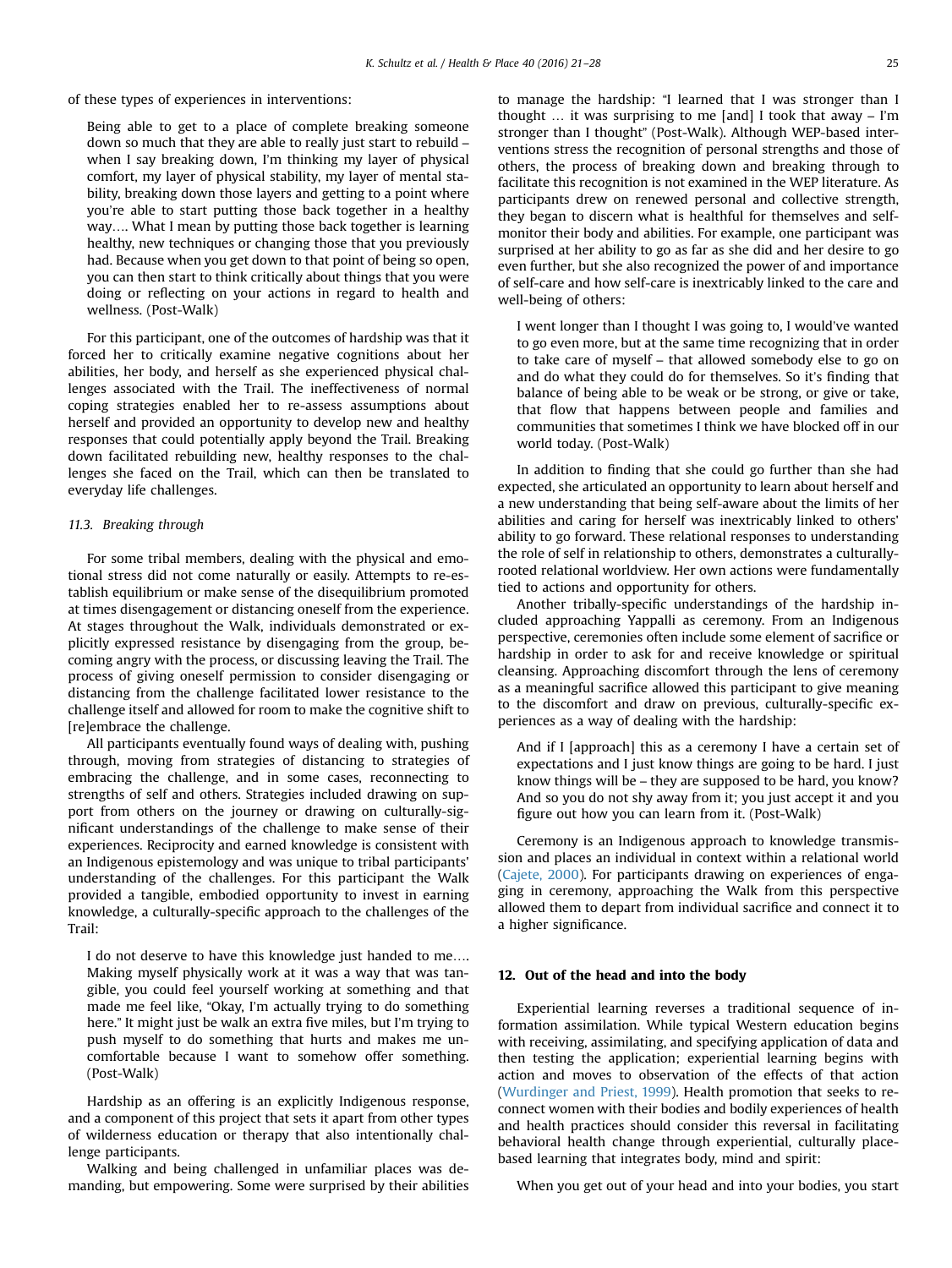getting into a realm that's not about intellectual anymore…. Then it gets into a way of changing behavior that's not about cognitively making the shift. But you're bodily making the shift … your body makes a shift first, and that helps you change how you think about it, as opposed to interventions that say, "Change your thinking, and that will affect your body." (Pre-Walk)

This participant goes on to suggest that embodied learning and reciprocity resonate with tribal members, suggesting the value of interventions and health programs rooted in tribally-specific values:

We know we need to take our vitamins. We know we need to go for a walk, but that intervention needs to resonate with our heart and our body…. The walk is one way to get to that body place. Literally, you're physically walking. You're praying. You're asking for guidance and support for this. We believe in reciprocity. That's another [Choctaw] value. I'm not going to ask for something and not give something back. I have to give something back, so what am I going to give back? … That's when we have that ah-ha. We get it. It is not in the head get it. We all know what we should be doing to be healthier. That's not the problem. We don't need more education. (Pre-Walk)

Health interventions that get outside of a cerebral focus on information transmission and engage a more holistic approach to include the body may be more effective in tribal communities with traditions of experiential learning that bridge relationships between mind, body, spirit and place.

# 13. Reflecting and [Re]-connecting

A unique aspect of the Walk as a site for future interventions is that it moves beyond typical mental health services within traditional medical settings to a holistic environmental approach by incorporating embodied experiences facilitated by physically engaging with tribally-significant places. The challenge of the Trail pushed participants to reflect deeply on their own health in part because many of them were unfamiliar with physically challenging themselves in this way and were forced to recognize the state of their health. Prior to the Walk many participants described health as a state of balance between mental, physical and spiritual aspects of their lives. Yappalli provided the opportunity to connect with their bodies and experience the embodiment of this balance:

Before [balance] was a very abstract concept for me. Something I was aiming for but didn't actually think was a possible goal to achieve. And on the trip I actually felt like there were definite moments when I felt like my body and my mind were in balance…. It was nice to reach those feelings and feel like, "look at what my body is doing. Look at how much energy I have. Look at how I am experiencing this world around me." … And being able to pinpoint and feel those moments, now it's not an abstract idea anymore. Now I know what my goal is. I felt it. So it feels much more doable … to get back to a place like that because I know that I've done it before. (Post-Walk)

This recognition not only led to discoveries about personal health, it motivated this participant to make changes in her behaviors to maintain that feeling after the Walk. These types of experiences may prove to be a successful motivator for behavioral health changes:

Now I am trying to get back into that feeling of being connected to my body physically and being connected to my emotions and what I need and knowing how to balance and regulate those

things…. I feel like that trip helped me recognize that balance and I am trying to make sure that I stay in that area. (Post-Walk)

Participants described changes to their health behaviors that were motivated by their experiences. These included changing their diet, facilitated in part by recognizing food as "fuel" when faced with the physical challenges of the walk. Other goals included increased physical activity. For some this resulted from the recognition that it felt good to be physically engaged with their body and a desire to return to that feeling. For others, the inability to participate in the Walk at a level they had desired because of limited physical capacity inspired them to increase physical activities and improve their health.

A final motivation for behavioral health changes resulted from the hardship of the Trail leading to new respect for the strength of ancestors and the opportunity to honor that strength through healthy living. This project was different from historical trauma memorial events or walks that have focused on healing by centering the trauma of the experience. In contrast, Yappalli stressed reconnecting to ancestral strength and visions of health. It emerged as a way to reflect on their own behaviors by recognizing that health is a relational obligation:

By walking [the Trail] I recognized what my ancestors had put before me in a way that just reiterated, "Oh, no. You belong and this is your responsibility." It's not that I just belong but now I have a responsibility, and now that I've walked it I have an accountability. Now that I've walked it, I have action that I have to take. That's always been there….. It was there, but it was more in my head. It wasn't in my body in the same way. I would say it was transformative in that way for me. (Post-Walk)

Relational responsibilities that emerged in post-Walk interviews suggest motivations for behavioral health change and implications for intervention designs that draw on TEK and tribal values of accountability to ancestors and future generations. These were enabled in part by recognizing the sacrifice of their ancestors through their own experiences of hardship. Being on the Trail changed tribal members' understandings of this event and revealed motivations for and pathways toward healthier lives, families, and communities.

And the role of place in this intervention was an integral component of participants' new, renewed, and [re]connected understandings of this significant event, the role it plays in contemporary health, and motivations for improving individual health behaviors. In a post-Walk interview, one participant describes the relief she felt at recognizing the existence of beauty on what she had previously imagined as all "horrible and a death march". Village Creek State Park came up in the post-Walk narratives of every tribal member. This particular portion of the Walk preserves a dramatic portion of the Trail of Tears. Most ridges and mountains of Arkansas have a foundation of solid bedrock, but Crowley's Ridge in Village Creek State Park has a foundation of clay, sand and gravel (Arkansas Department of Parks and Tourism, n. d.). This creates an erosive nature and on this portion of the Trail tribal members walked through deep ravines that had been created in part by the sheer number of people that walked the Trail in the 1830s. Although an intense immersion in the magnitude of the Removal, it is also a remarkably beautiful portion of the Trail forested with leafy trees and a cool breeze at the time participants visited. This contradiction of trauma and beauty co-existing in one place served to highlight each other, reinforcing the discovery of beauty by placing it in contrast to understanding the pain and suffering of the Trail:

When I used to reflect on the trail, I'd think about literally the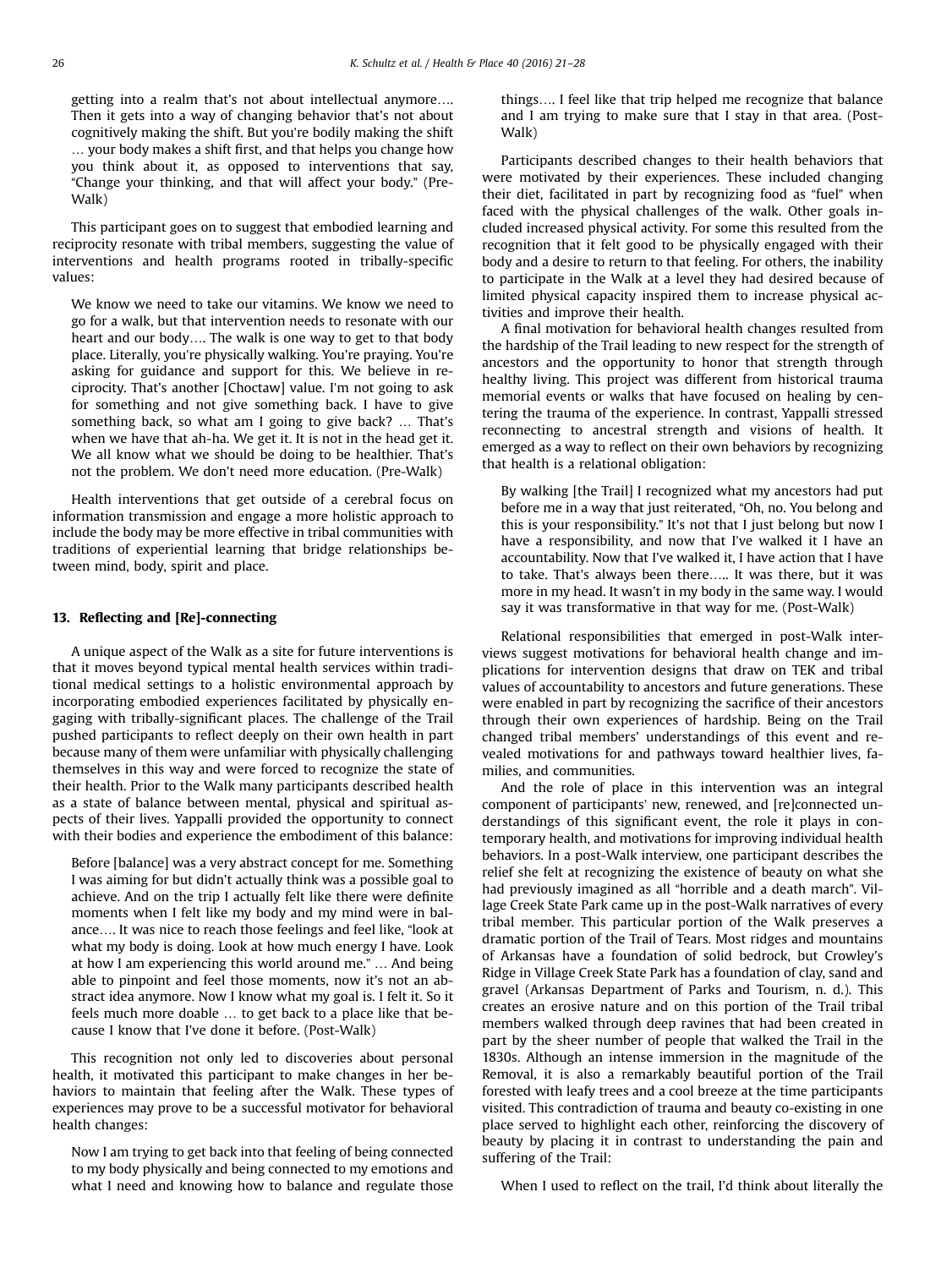Trail of Tears. It's all, this trail, the trauma, and the disaster for people. Now through this project, I've been really thinking about it as, not so much about being stuck in the trauma or the drama of the trauma, but it's really to me become the trail of hopes and dreams that our ancestors walked this trail with a vision [of health] for us in mind. (Pre-Walk)

This experience changed images of the Trail as only trauma and disaster to a site of hopes and dreams for the future health of the Choctaw Nation.

# 14. Discussion

A Western approach to health service delivery is rooted in brief in-person interventions in a medical or professional setting where client and practitioner talk about behavioral changes. These often include imagining or examining change taking place outside of the therapeutic setting. This analysis suggests that engagement with place and experiential learning facilitated changes in health beliefs, attitudes, and potentially behaviors that may not successfully occur in a typical, brief therapy session. Getting out of the office/ clinic and into the world may be particularly effective in promoting positive health behaviors in Native communities. Deep engagement outside of traditional health service settings should be considered in intervention design and current health services. Participants explicitly described the power of physically engaging with the Trail and considering its significance for tribal health as fundamentally different than discussing it in meetings and conferences or talking about health in doctors' offices, clinics, at kitchen tables or church gatherings.

The physical experience of walking and engaging with the Trail generated significant personal reflection, corporeal experiences, and new ways of thinking about health that may not have originated without the unique location and experiential design of this project. This complements evidence from WEP and suggests that place-based interventions rooted in experiential learning are compatible with Indigenous epistemologies and may prove more effective in AIAN communities. Culturally-specific methods for accessing learning should inform health promotion and Indigenous approaches to knowledge acquisition that include experiential learning and reciprocity should be included in intervention design. Wilderness experience programming-informed interventions should consider (1) the ability of challenge and outdoor experiences to facilitate changes in personal health behaviors and (2) integrating cultural understandings of the role of hardship in knowledge acquisition. Healing through reconnection to the body might be particularly relevant to work with Native women who are members of communities who have experienced historically traumatic events.

Previous findings have demonstrated that individual Native health cannot be examined independently from the unique sociohistorical context of tribal communities, particularly historical trauma and associated health outcomes, and that Indigenous worldviews should be integrated into physical and mental health practice [\(Walters et. al, 2011a](#page-7-0)). Many Western approaches attend to the individual in isolation, while many Indigenous approaches tend to individuals as components of the whole with obligations to give, teach, or share with community. In many Native communities, individual experience is inextricably linked to the collective.

This research suggests that reconnecting to ancestral histories, bridging past and present, and emphasizing narratives of survival and resilience may provide unique opportunities for health interventions in Native communities. It also suggests that health promotion requires more than culturally relevant messaging and that experiential learning in places of cultural and historical significance might be most effective in challenging constructions of historical traumatic events and understandings of self and tribe in relation to those events. Not only did Yappalli emerge as an opportunity to honor that ancestral journey, tribal members bodily recognized that caring for their own health and the health of the Tribe is an ongoing way of fulfilling ancestral obligations to honoring that journey and vision. Health providers and systems should consider incorporating this perspective in holistic approaches to health services and interventions.

This research shows promise with broad implications for interventions aimed at myriad health concerns in Native communities such as obesity and cardiovascular disease, mental health conditions, and substance use. In the three months prior to the Walk, some participants began working toward individualized health goals that included increasing physical activity, losing weight, and abstaining from alcohol. One participant lost weight in readiness for the Walk and continued toward her goals after the Walk. She has lowered her BMI and lost over 60 pounds (and has sustained this loss for over three years). Another continued walking after returning from the Walk until she reached her goal of 322 miles – the total mileage of the first removal route. While many participants talked about changes in health behaviors they had made after this Walk, research is needed to ascertain if they sustained commitments to attitudinal or behavioral changes past post-Walk interviews.

# 15. Limitations

Participants in this sample were similar to each other in their orientation to health promotion, recognition of the significance of historical trauma in contemporary health disparities, and a shared belief in the importance of cultural and ancestral knowledge. The group was primarily women who work in health service delivery or research. We do not know if the same findings would emerge in a group less versed in historical trauma, health and health services, a group with more male participants, or for all members of CNO. Findings may be transferrable to other communities, but we are unable to determine replicability given limitations of the design. Additionally, because post-Walk interviews took place approximately three months after the walk, we are unclear about the long-term effects of Yappalli on participants' attitudes and health behaviors.

# 16. Future research

This research calls for a closer examination of the impact of Yappalli on long-term changes in individual health attitudes and behavior. Future research might also expand on the integration of Choctaw-specific health values, increased relationships with other tribal members, and stronger tribal identities and understandings of "what it means to be Choctaw" articulated through this project in health interventions and program design. And finally, the role of relational responsibility in tribal health deserves a more thorough investigation.

# Funding

The authors disclosed receipt of the following financial support for the research and authorship of the article: William P. and Ruth Gerberding Endowed Professorship and the Indigenous Wellness Research Institute at the University of Washington and the Choctaw Nation of Oklahoma. Research reported in this publication was supported by the National Institute on Drug Abuse of the National